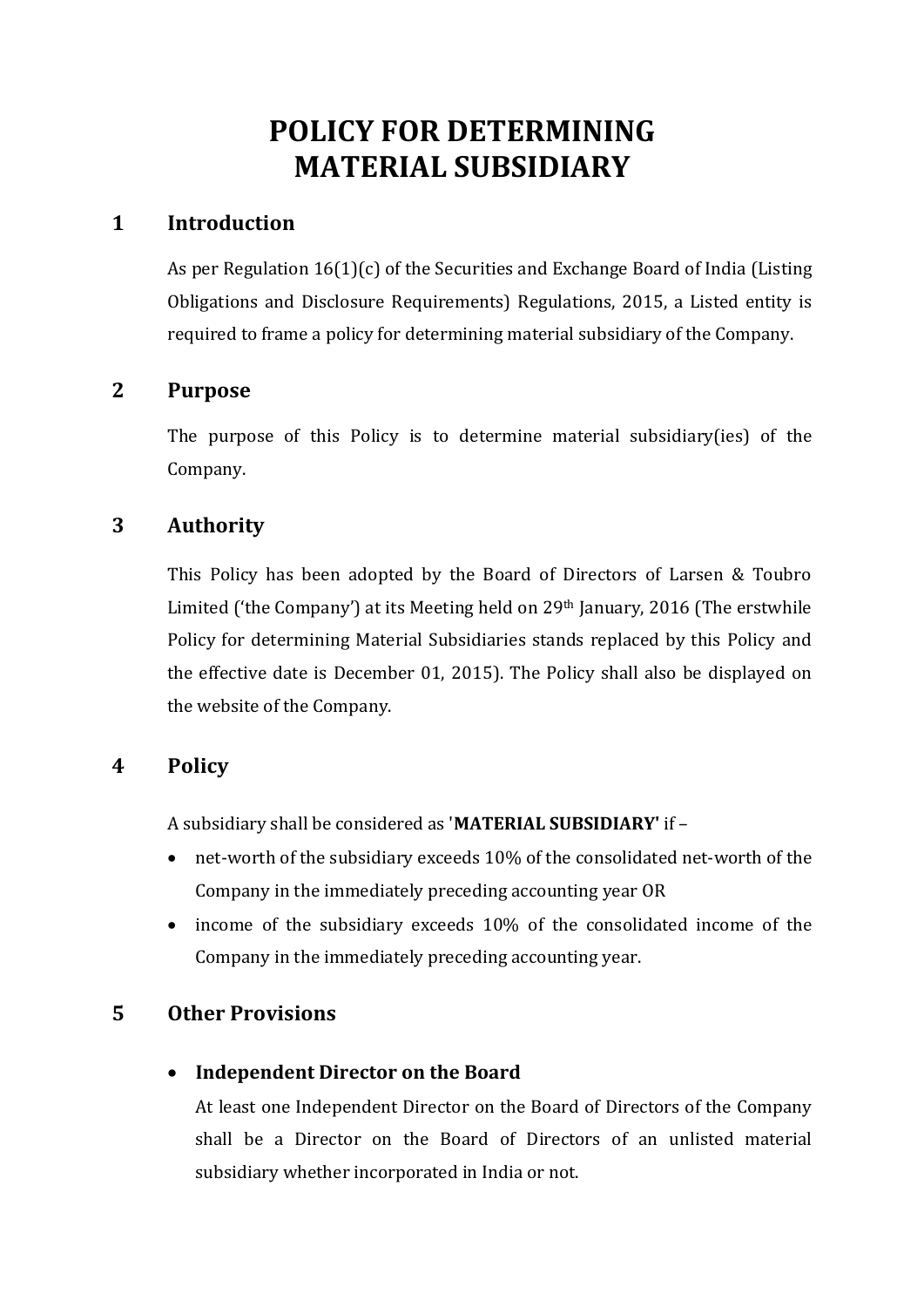For the purpose of compliance with the above, the term "Material Subsidiary" shall mean a subsidiary, whose income or net worth exceeds 20% of the consolidated income or net worth respectively, of the listed entity and its subsidiaries in the immediately preceding accounting year.

#### • **Restriction on disposal of shares**

The Company shall not dispose of shares in its material subsidiary resulting in reduction of its shareholding (either on its own or together with other subsidiaries) to less than fifty percent or cease the exercise of control over the subsidiary without passing a special resolution in its General Meeting except in cases where such divestment is made under a scheme of arrangement duly approved by a Court/Tribunal, or under a resolution plan duly approved under section 31 of the Insolvency and Bankruptcy Code, 2016 ('Insolvency Code') such an event is disclosed to the recognized stock exchanges within one day of the resolution plan being approved.

#### • **Restriction on disposal of Assets**

Selling, disposing and leasing of assets amounting to more than twenty percent of the assets of the material subsidiary on an aggregate basis during a financial year shall require prior approval of shareholders by way of special resolution, unless the sale/disposal/lease is made under a scheme of arrangement duly approved by a Court/Tribunal, or under a resolution plan duly approved under section 31 of the Insolvency Code and such an event is disclosed to the recognized stock exchanges within one day of the resolution plan being approved.

#### • **Secretarial Audit**

Every material unlisted subsidiary of the Company incorporated in India shall undertake secretarial audit and shall annex with its annual report, a secretarial audit report, given by a company secretary in practice, in such form as may be prescribed.